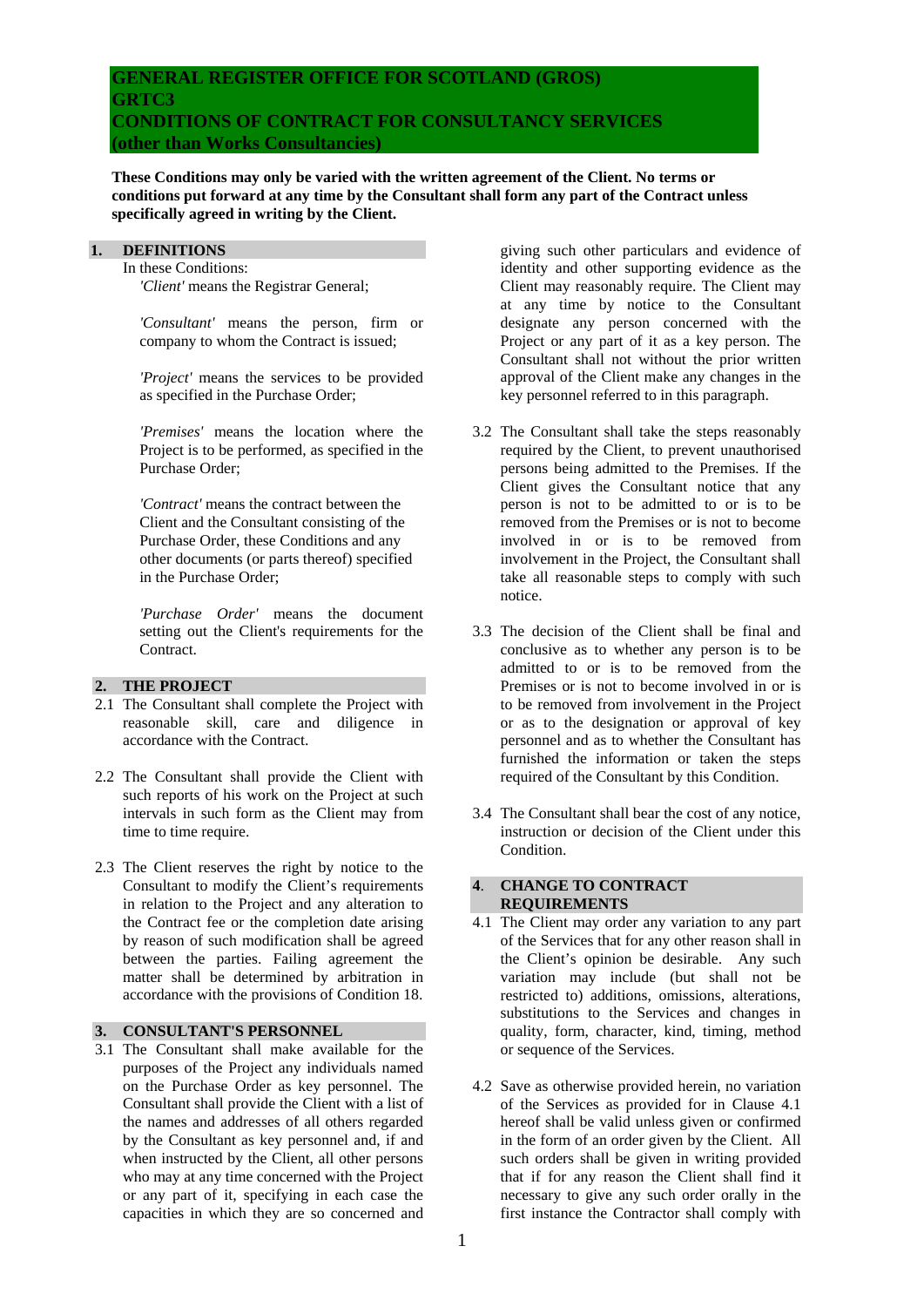such oral order which must be confirmed in writing by the Client within 2 working days of the giving of such oral order by the Client, failing which the variation made by such oral order shall cease to have effect on the expiry of the said 2 working day period.

4.3 Where any such variation of the Services made in accordance with Clauses 4.1 and 4.2 has affected or may affect the costs incurred by the Consultant in providing the Services, the Consultant will notify the Client in writing of the effect which it has had or may have on the said costs and such notification shall be considered by the Client, who shall take all of the facts into account (including such information as may be provided by the Consultant in respect of the effect which such variation has had or may have on the costs incurred by the Consultant in providing the service) and may authorise such alteration to the sums to be paid to the Consultant in accordance with the provisions of the Contract as are, in the Client's opinion, appropriate and reasonable in the circumstances.

#### **5. FEES AND EXPENSES**

- 5.1 The Client shall pay to the Consultant fees and expenses at the rate specified in the Purchase Order.
- 5.2 The Consultant shall be entitled to be reimbursed by the Client only for expenses reasonably and properly incurred by the Consultant in the performance of the duties hereunder, subject to production of such evidence thereof as the Client may reasonably require.
- 5.3 Unless otherwise stated in the Contract, payment will be made within 30 days of receipt and agreement of invoices, submitted monthly in arrears, for work completed to the satisfaction of the Client.
- 5.4 Value Added Tax, where applicable, shall be shown separately on all invoices as a strictly net extra charge.
- 5.5 Notwithstanding Condition 15 of this Contract the Consultant may assign to another person (an "assignee") the right to receive payment of the fees or expenses or any part thereof due to the Consultant under this Contract subject to (i) deduction of sums in respect of which the Client exercises its right of recovery under Condition 14 of this Contract and (ii) all the related rights of the Client under this Contract in relation to the recovery of sums due but unpaid. The Consultant shall notify or procure that any assignee notifies the Client of any variations to the arrangements for payment of the fees and expenses or for handling invoices, in each case in good time to enable the Client to

redirect payments or invoices accordingly. In the absence of such notification the Client shall be under no obligation to vary the Client's arrangements for payment of the fees or expenses or for handling invoices.

## **6. AUDIT**

 The Consultant shall keep and maintain until 2 years after the Contract has been completed records to the satisfaction of the Client of all expenditures which are reimbursable by the Client and of the hours worked and costs incurred by the Consultant or in connection with any employees of the Consultant paid for by the Client on a time charge basis. The Consultant shall on request afford the Client or the Client's representatives such access to those records as may be required by the Client in connection with the Contract.

## **7. CORRUPT GIFTS OR PAYMENTS**

 The Consultant shall not offer or give or agree to give, to any member, employee or representative of the Client any gift or consideration of any kind as an inducement or reward for doing or refraining from doing, or for having done or refrained from doing, any act in relation to the obtaining or execution of this or any other contract with the Client or for showing or refraining from showing favour or disfavour to any person in relation to this or any such Contract. The attention of the Consultant is drawn to the criminal offences created by the Prevention of Corruption Acts 1889 to 1916.

#### **8. PATENTS, INFORMATlON AND COPYRIGHT**

- 8.1 It shall be a condition of the Contract that, except to the extent that the Services incorporate designs furnished by the Client, that nothing done by the Consultant in the performance of the Services shall infringe any patent, trade mark, registered design, copyright or other right in the nature of intellectual property of any third party and the Consultant shall **indemnify** the Client and the Crown against all actions, claims, demands, costs and expenses which the Client or the Crown may suffer or incur as a result of or in connection with any breach of this Condition.
- 8.2 All rights (including ownership and copyright) in any reports, documents, specifications, instructions, plans, drawings, patents, models or designs whether in writing or on magnetic or other media:

 (a) furnished to or made available to the Consultant by the Client shall remain vested in the Crown absolutely.

 (b) prepared by or for the Consultant for use, or intended use, in relation to the performance of this Contract are hereby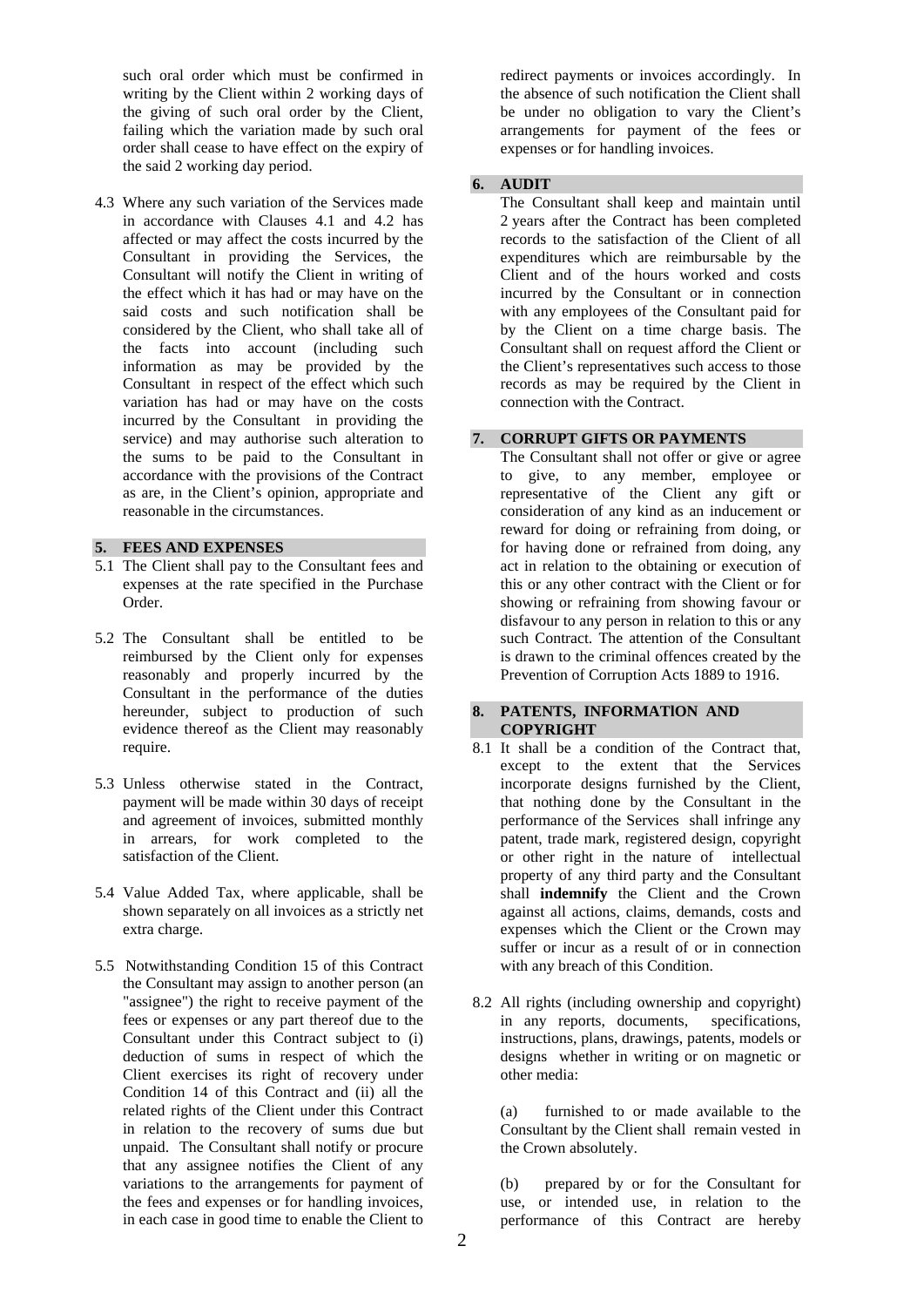assigned to and shall vest in the Crown absolutely, and (without prejudice to Condition 11.2) the Consultant shall not and shall procure that the Consultant's servants and agents shall not (except to the extent necessary for the implementation of this Contract) without the prior written consent of the Client use or disclose any such reports, documents, specifications, instructions, plans, drawings, patents, models, designs or other material as aforesaid or any other information (whether or not relevant to this Contract) which the Consultant may obtain pursuant to or by reason of this Contract, except information which is in the public domain otherwise than by reason of a breach of this provision, and in particular (but without prejudice to the generality of the foregoing) the Consultant shall not refer to the Client or the contract in any advertisement without the Client's prior written consent.

8.3 The provisions of this Condition 8 shall apply during the continuance of this Contract and after its termination howsoever arising.

#### **9. INDEMNlTlES AND INSURANCE**

- 9.1 The Consultant shall indemnify and keep indemnified the Client, the Crown, its servants and agents against all actions, claims, demands, costs and expenses incurred by or made against the Client or the Crown, its servants or agents in respect of any loss or damage or personal injury (including death) which arises from any advice given or anything done or omitted to be done under this Contract to the extent that such loss, damage or injury is caused by the negligence or other wrongful act of the Consultant, or the Consultant's servants or agents.
- 9.2 The Consultant (if an individual) represents that the Consultant is regarded by both the Inland Revenue and the Department of Social Security as self-employed and accordingly shall indemnify the Client against any tax, national insurance contributions or similar impost for which the Client may be liable in respect of the Consultant by reason of this Contract.
- 9.3 The Consultant shall effect with an insurance company or companies acceptable to the Client a policy or policies of insurance covering all the matters which are the subject of the indemnities and undertakings on the part of the Consultant contained in this Contract in the sum of £1 million at least in respect of any one incident and unlimited in total, unless otherwise agreed by the Client in writing.
- 9.4 If requested, by the Client the Consultant shall produce to the Client the relevant policy or policies together with receipts or other evidence of payment of premiums, including the latest premium due thereunder..

## **10. DISCRIMINATION**

 The Consultant shall not unlawfully discriminate either directly or indirectly on such grounds as race, colour, ethnic or national origin, disability, sex or sexual orientation, religion or belief, or age and without prejudice to the generality of the foregoing the Consultant shall not unlawfully discriminate within the meaning and scope of the Sex Discrimination Act 1975, the Race Relations Act 1976, the Equal Pay Act 1970, the Disability Discrimination Act 1995, the Employment Equality (Sexual Orientation) Regulations 2003, the Employment Equality (Religion or Belief) Regulations 2003, the Employment Equality (Age) Regulations 2006, the Equality Act 2006, the Equality Act (Sexual Orientation) Regulations 2007, the Human Rights Act 1998 or other relevant or equivalent legislation, or any statutory modification or re-enactment thereof. The Consultant shall take all reasonable steps to secure the observance of this Condition by all employees and representatives of the Consultant.

## **11. OFFICIAL SECRETS ACTS, CONFIDENTIALITY AND ACCESS TO GOVERNMENT INFORMATION**

- 11.1 The Consultant undertakes to abide and procure that the Consultant's employees abide by the provisions of The Official Secrets Acts 1911 to 1989.
- 11.2 The Consultant shall keep secret and not disclose and shall procure that the Consultant's employees keep secret and do not disclose any information of a confidential nature obtained by the Consultant by reason of this Contract except information which is in the public domain otherwise than by reason of a breach of this provision.
- 11.3 All information related to the Contract with the Consultant will be treated as commercial in confidence by the Client except that:
	- (a) The Consultant may disclose any information as required by law or judicial order to be disclosed.

(b) The Client may disclose any information as required by law or judicial order to be disclosed, further the Client may disclose all information obtained by the Client by virtue of the Contract to the Scottish or United Kingdom Parliament or any other department, office or agency of Her Majesty's Government in Scotland or the United Kingdom, and their servants or agents, when disclosing such information to either the Scottish Parliament or the United Kingdom Parliament it is recognised and agreed by both parties that the Client shall if the Client sees fit disclose such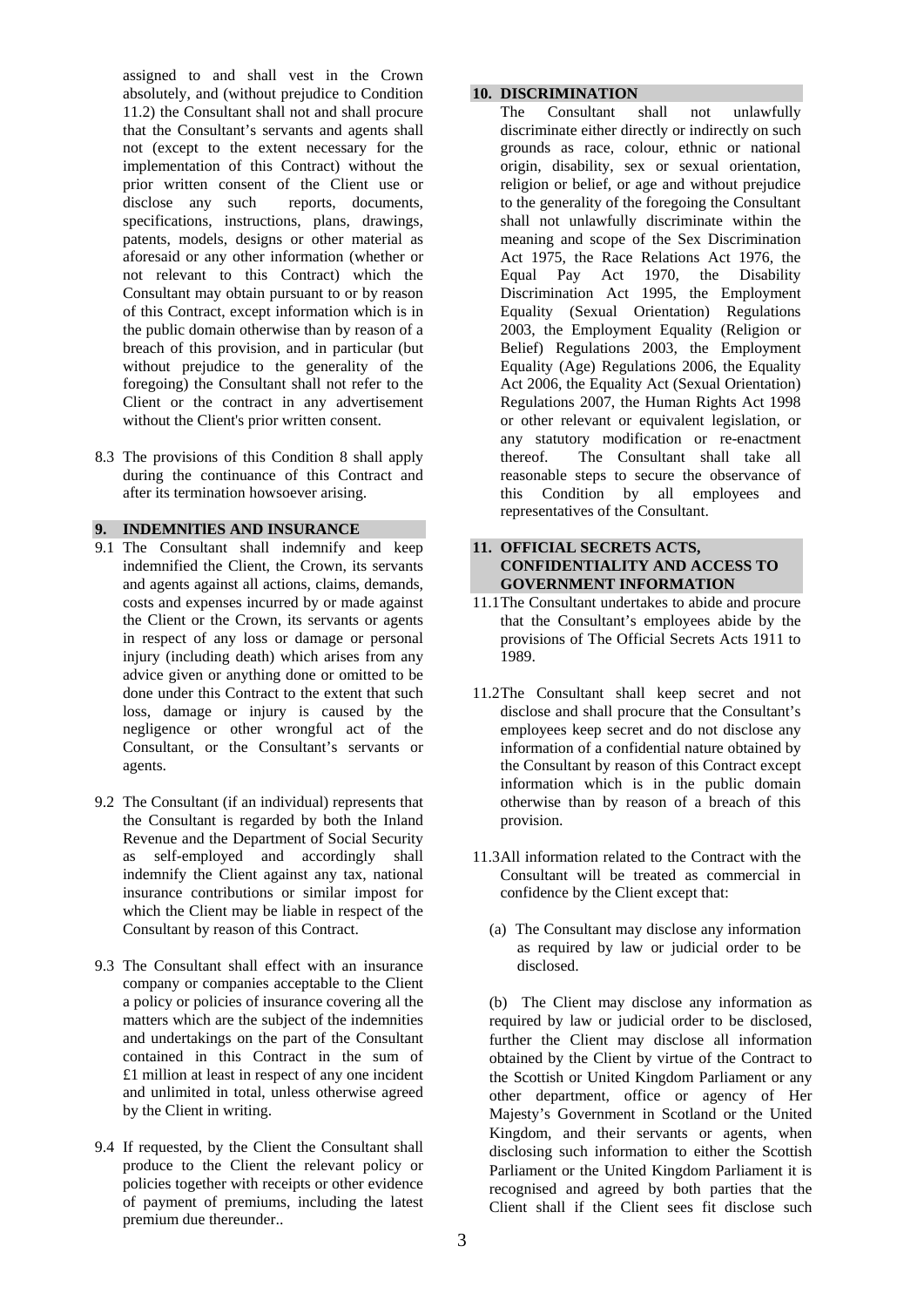information but is unable to impose any restrictions upon the information that the Client provides to Members of the Scottish Parliament, (MSP's) or Members of the United Kingdom Parliament (MP's). Such disclosure shall not be treated as a breach of this agreement.

11.4 The provisions of this Condition 11 shall apply during the continuance of this Contract and after its termination howsoever arising.

#### **12. TERMINATION**

12.1 The Consultant shall notify the Client in writing immediately upon the occurrence of any of the following events:

 (a) where the Consultant is an individual and if a petition is presented for the Consultant's bankruptcy or the sequestration of the Consultant's estate or a criminal bankruptcy order is made against the Consultant, or the Consultant makes any composition or arrangement with or for the benefit of creditors, or makes any conveyance or assignation for the benefit of creditors, or if an administrator or trustee is appointed to manage the Consultant's affairs; or

 (b) where the Consultant is not an individual but is a firm, or a number of persons acting together in any capacity, if any event in (a) or (c) of this Condition occurs in respect of any partner in the firm or any of those persons or a petition is presented for the Consultant to be wound up as an unregistered company; or

 (c) where the Consultant is a company, if the company passes a resolution for winding-up or the court makes an administration order or a winding-up order, or the company makes a composition or arrangement with its creditors, or an administrator, administrative receiver, receiver or manager is appointed by a creditor or by the court, or possession is taken of any of its property under the terms of a floating charge.

12.2 On the occurrence of any of the events described in paragraph 12.1, or if the Consultant shall have committed a material breach of this contract and (if such breach is capable of remedy) shall have failed to remedy such breach within 7 days of being required by the Client in writing to do so, or, where the Consultant is an individual, if the Consultant shall die or be adjudged incapable of managing his or her affairs within the meaning of Part VII of the Mental Health Act 1983 or of Part V of the Mental Health (Scotland) Act 1984, the Client shall be entitled to terminate this Contract by notice to the Consultant with immediate effect.

- 12.3 In addition to his rights of termination under paragraph 12.2, the Client shall be entitled to terminate this Contract by giving to the Consultant not less than 7 days' notice to that effect. In the event of such termination, the Consultant shall, if required to do so by the Client, prepare and submit to the Client a report on the work done prior to the termination and making such recommendations as may be based on the work done prior to termination.
- 12.4 Termination under paragraphs 12.2 or 12.3 shall not prejudice or affect any right of action or remedy which shall have accrued or shall thereupon accrue to the Client and shall not affect the continued operation of Conditions 8 and 11.

## **13. RETURN OF DOCUMENTS**

- 13.1 The Consultant will return to the Client promptly upon the termination of the Contract any document, paper, material or information supplied by or obtained from the Client or any Government Department in connection with the Contract, or extracted from such documents, papers, materials or information.
- 13.2 Where the Contract has been terminated pursuant to paragraph 12.3, the Consultant may retain any documents papers, materials or information which shall be required by the Consultant to prepare any report required under that paragraph. Promptly upon submission of the report to the Client, the Consultant will return any documents, papers, materials or information which the Consultant may have retained in terms of this paragraph.

#### **14. RECOVERY OF SUMS DUE**

 Wherever under this Contract any sum of money is recoverable from or payable by the Consultant, that sum may be deducted from any sum then due or which at any later time may become due, to the Consultant under this Contract or under any other agreement or contract with the Client or with any department, agency or authority of the Crown.

#### **15. ASSIGNATION AND SUB-CONTRACTING**

- 15.1 The Consultant shall not assign or sub-contract any portion of the Contract without the prior written consent of the Client. Sub-contracting any part of the Contract shall not relieve the Consultant of any obligation or duty attributable to the Consultant under the Contract or these Conditions.
- 15.2 Where the Client has consented to the placing of sub-contracts, copies of each sub-contract shall be sent by the Consultant to the Client immediately it is issued.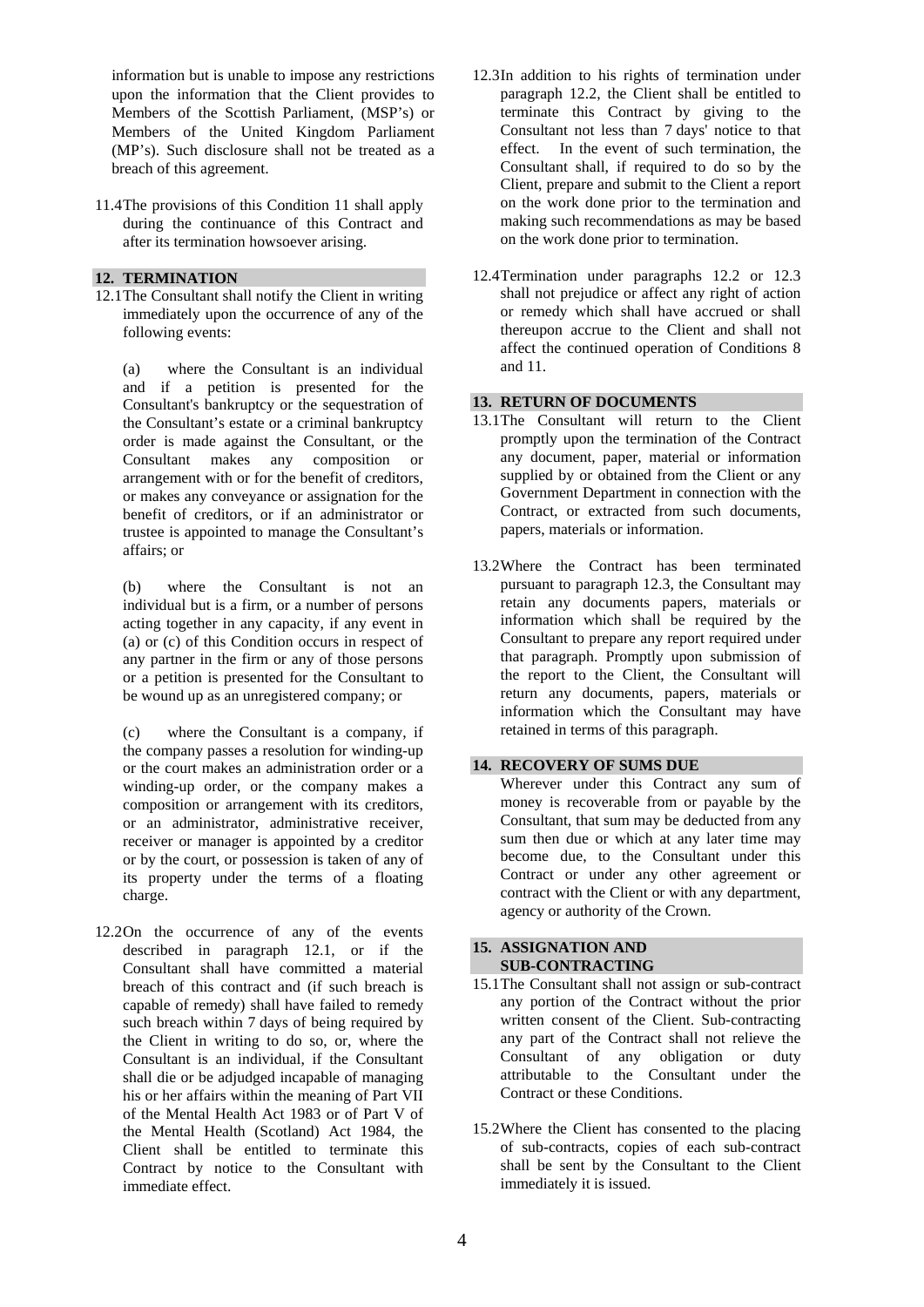- 15.3 Where the Consultant enters a sub-contract for the purpose of performing the Contract, the Consultant shall cause a term to be included in such sub-contract:
	- 15.3.1 which requires payment to be made to the sub-contractor within a specified period not exceeding 30 days from receipt of a valid invoice as defined by the subcontract requirements and provides that, for the purpose of payment alone, where the Client has made payment to the Consultant and the sub-contractor's invoice includes Services in relation to which payment has been made by the Client then, to the extent that it relates to such Services, the invoice shall be treated as valid and payment shall be made to the sub-contractor without deduction.
	- 15.3.2 which notifies the sub-contractor that the contract forms part of a larger contract for the benefit of the Scottish Government and that should the sub-contractor have any difficulty in securing the timely payment of an invoice that matter may be referred by the subcontractor to General Register Office for Scotland, Ladywell House, Ladywell Road, Edinburgh EH12 7TF.
	- 15.3.3 in the same terms as that set out in this clause 15.3 (including for the avoidance of doubt this clause 15.3.3) subject only to modification to refer to the correct designation of the equivalent party as the Consultant and sub-contractor as the case may be.

## **16**. **NOTICES**

 Any notice given under or pursuant to the Contract may be sent by hand or by post or by registered post or by the recorded delivery service or transmitted by telex, telemessage, facsimile transmission or other means of telecommunication resulting in the receipt of a written communication in permanent form and if so sent or transmitted to the address of the party shown on the Purchase Order, or to such other address as the party may by notice to the

other have substituted therefore, shall be deemed effectively given on the day when in the ordinary course of the means of transmission it would first be received by the addressee in normal business hours.

## **17. STATUS OF CONTRACT**

 Nothing in the Contract shall have the effect of making the Consultant the servant of the Client or the Crown.

#### **18. ARBITRATION**

 All disputes, differences or questions between the parties to the Contract with respect to any matter or thing arising out of or relating to the Contract, other than a matter or thing as to which the decision of the Purchaser is under the Contract to be final and conclusive, shall be referred to a sole arbitrator mutually chosen by the parties or, failing agreement (within 28 days of either party requesting the other to do so), nominated by the President of the Law Society of Scotland for the time being on the application of either party. The arbitration shall be seated in Scotland and the Arbitration (Scotland) Act 2010 shall apply.

## **19. HEADINGS**

 The headings to Conditions shall not affect their interpretation.

## **20. GOVERNING LAW**

 These Conditions shall be governed by and construed in accordance with Scottish law and the Consultant hereby irrevocably submits to the jurisdiction of the Scottish courts. The submission to such jurisdiction shall not (and shall not be construed so as to) limit the right of the Client to take proceedings against the Consultant in any other court of competent jurisdiction, nor shall the taking of proceedings in any one or more jurisdictions preclude the taking of proceedings in any other jurisdiction, whether concurrently or not.